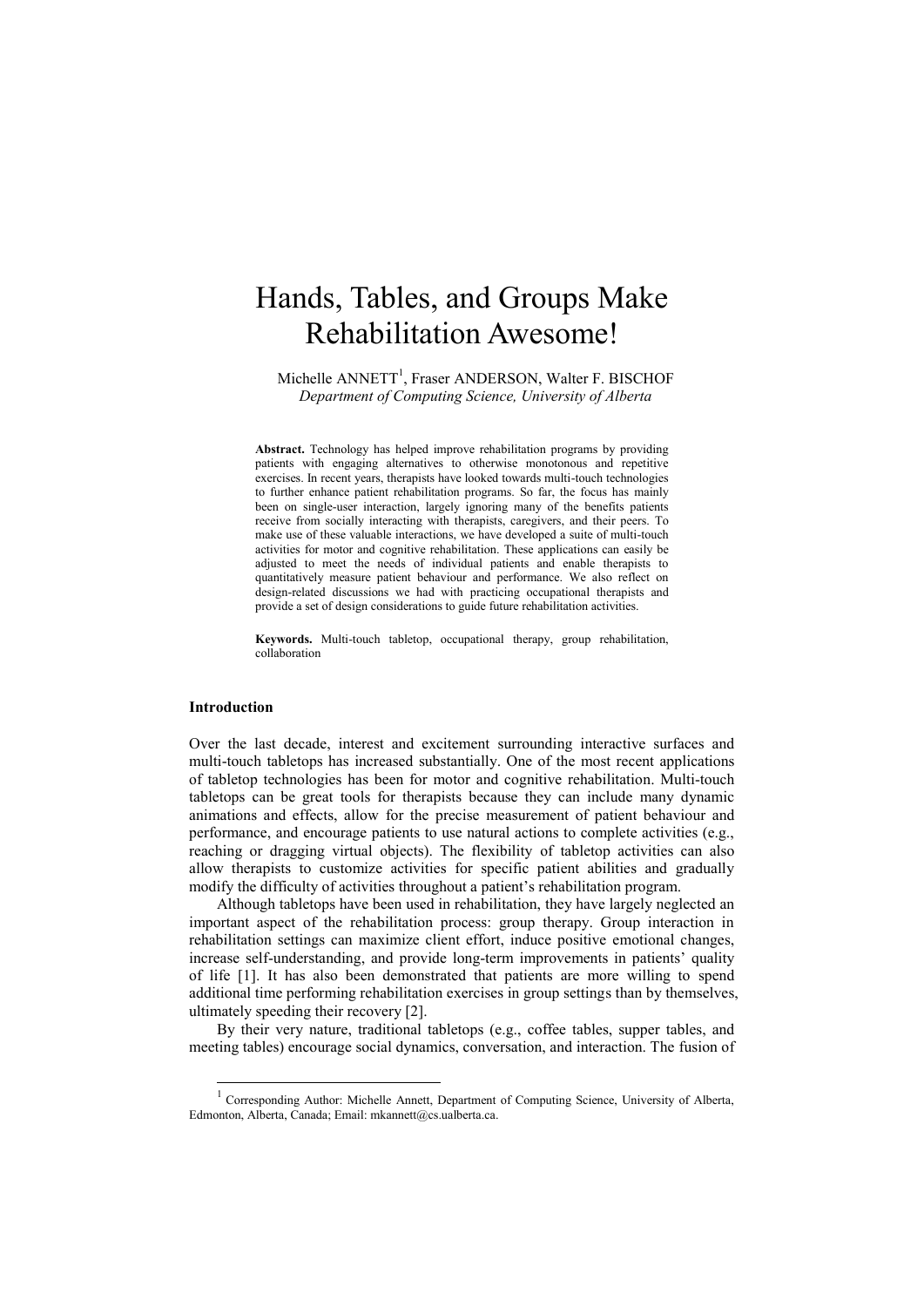tabletops and group rehabilitation has the potential to greatly improve patient confidence and to give patients the motivation to work harder and persevere through difficult activities. This combination also supports multi-user group interaction (i.e., cooperation and competition) between a patient and therapists, family members, and peers. We have extended our suite of rehabilitation-based software activities (AIR Touch [3]) to support cooperation and competition. We also discuss a number of recommendations that help to guide the development of future activities for multi-user tabletop rehabilitation.

# **1. Related Work**

Due to the popularity of multi-user collaboration and tabletops, a number of researchers have developed guidelines and considerations [4] for designing multi-user interactions. While some guidelines are applicable to virtually all multi-user tabletop activities (e.g., "support interpersonal interaction", "support simultaneous user interactions"), many are constrained to document and media-based applications, making them unsuitable for our patient population and activities.

There has also been research investigating ways in which tabletop activities can be used to rehabilitate behavioural and communication skills. SIDES is an interactive tabletop game that has been effective in developing social skills of children with Asperger's syndrome [5]. The use of a tabletop interface provided the children with invaluable face-to-face contact, while the game setting forced the children to collaborate and work together. Similarly, the StoryTable is an interactive tabletop application that encourages users with Autism Spectrum Disorder to work together to create a narrative story [6]. The interactions that each child experienced while creating stories increased their positive social interactions and helped to decrease the occurrences of autistic behaviour. This work leads to our hypothesis that multi-user tabletop activities can be effective for motor and cognitive rehabilitation.

#### **2. AIR Touch Design and Activities**

We have created five multi-touch activities (and one AIR Touch extension) that help to induce immersion and increase perseverance. These activities enable patients to receive rehabilitative benefits by distracting them from their disabling conditions or impairments (Figure 1). Each of the activities was implemented using the AIR Touch system [3]. AIR Touch is a rear-projection, Windows XP-based, multi-touch tabletop system that uses FTIR technology to generate touch events. The AIR Touch software records a variety of behavioural and performance measurements that can be important for the identification of patient deficiencies and the tracking of patient progress.

## **2.1 Touch Tessellation**

In Touch Tessellation, patients are presented with a number of puzzle pieces and must touch and drag each piece to complete the puzzle (Figure 1A). Touch Tessellation can test planning, decrease visual neglect, increase spatial relation skills, and challenge fine and gross motor skills. To customize the activity, a therapist can specify the size and number of puzzle pieces or modify the starting location of the puzzle pieces (e.g., to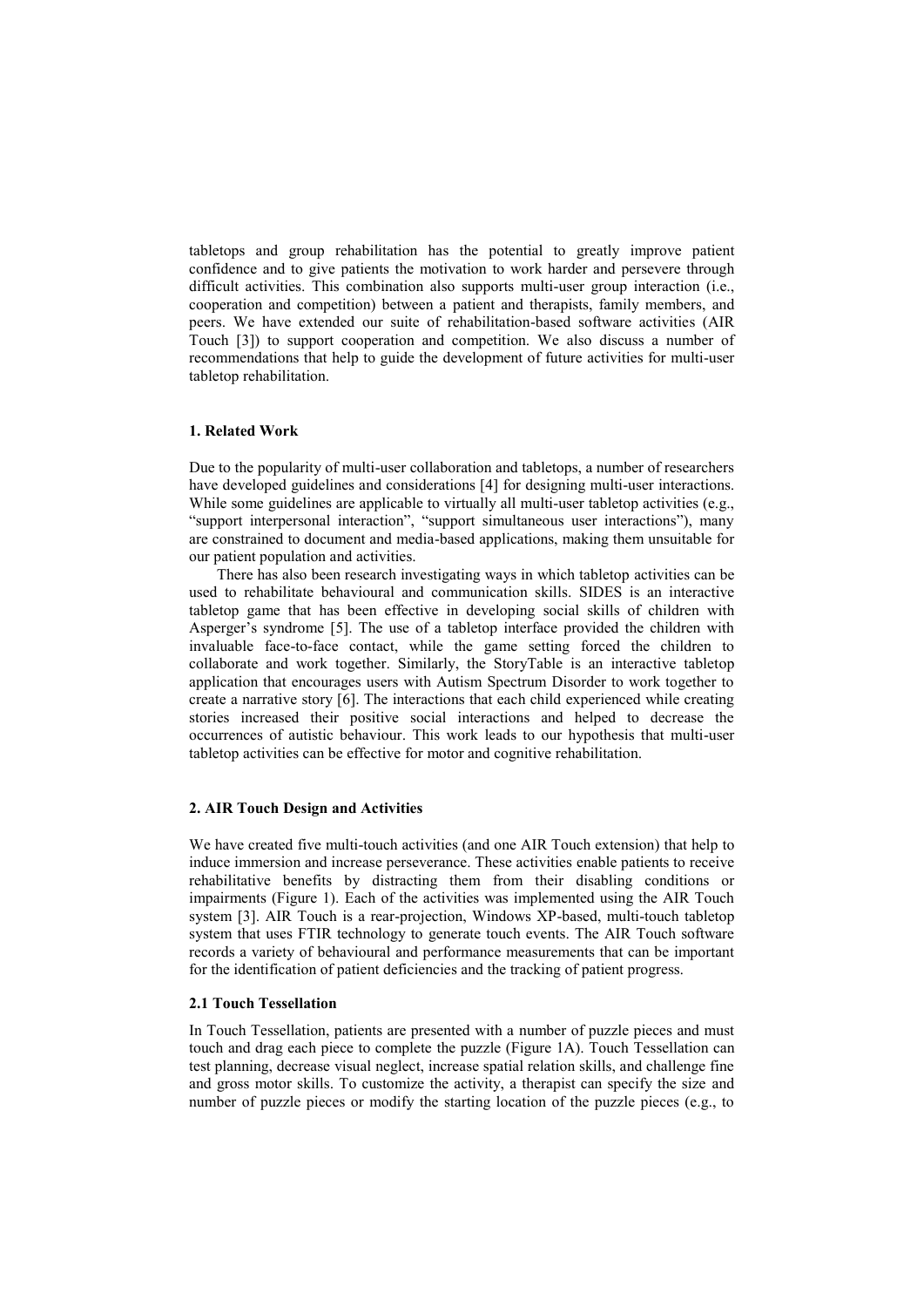

Figure 1. A) Three users assembling a Touch Tessellation puzzle, B) A user and his friend cooperatively using Match Me! to find hidden tile pairs, C) A user and family member competing to clear their Foggy Windows, D) Two users modifying a family photograph using Photo Scrapbooking, E) Three users playing Nomis Says, F) Two users exploring their hometown using Google Earth.

encourage patients to converse or perform gross motor movements). Patient photographs can be used and meaningful sounds can be played to encourage social dialog and emotional immersion.

## **2.2 Match Me!**

Match Me! presents patients with an array of face-up or face-down touch tile pairs that need to be matched. This activity challenges gross motor movements, can increase sustained attention, and aims to improve visual neglect. To increase patient compliance and social interaction, family photos can appear on the tiles. A therapist can also choose to modify the number of touch tile pairs that are presented or change the location and pattern of the tiles. The Match Me! activity supports both cooperation and competition: a patient can work with a partner to find matching touch tiles or complete against another player to find the most touch tile pairs (Figure 1B).

# **2.3 Foggy Windows**

In Foggy Windows, a patient is presented with a "foggy window". Patients must use their fingers or hands to "defog the window" and reveal the hidden picture underneath. Foggy Windows can help patients exercise their gross motor skills and challenge figure-ground discrimination. To maintain patient engagement and compliance, therapists can modify the amount of fog that each window contains, the location of each window on the tabletop, or the size and type of the hidden object that is displayed (i.e., patient photographs, emails, or documents such as news stories can all be hidden). Foggy Windows can be used cooperatively, i.e., patients work with a partner to clean a window, or competitively, i.e., a patient and his or her partner have their own 'foggy window" and compete to clean them the fastest (Figure 1C).

# **2.4 Photo Scrapbooking**

In the Photo Scrapbooking activity, patients are encouraged to work cooperatively with a partner to modify personal pictures and make a scrapbook page. Patients can flip through a collection of their personal photographs to decide which one to modify and add to the scrapbook. In Photo Scrapbooking, patients can crop pictures, add stickers,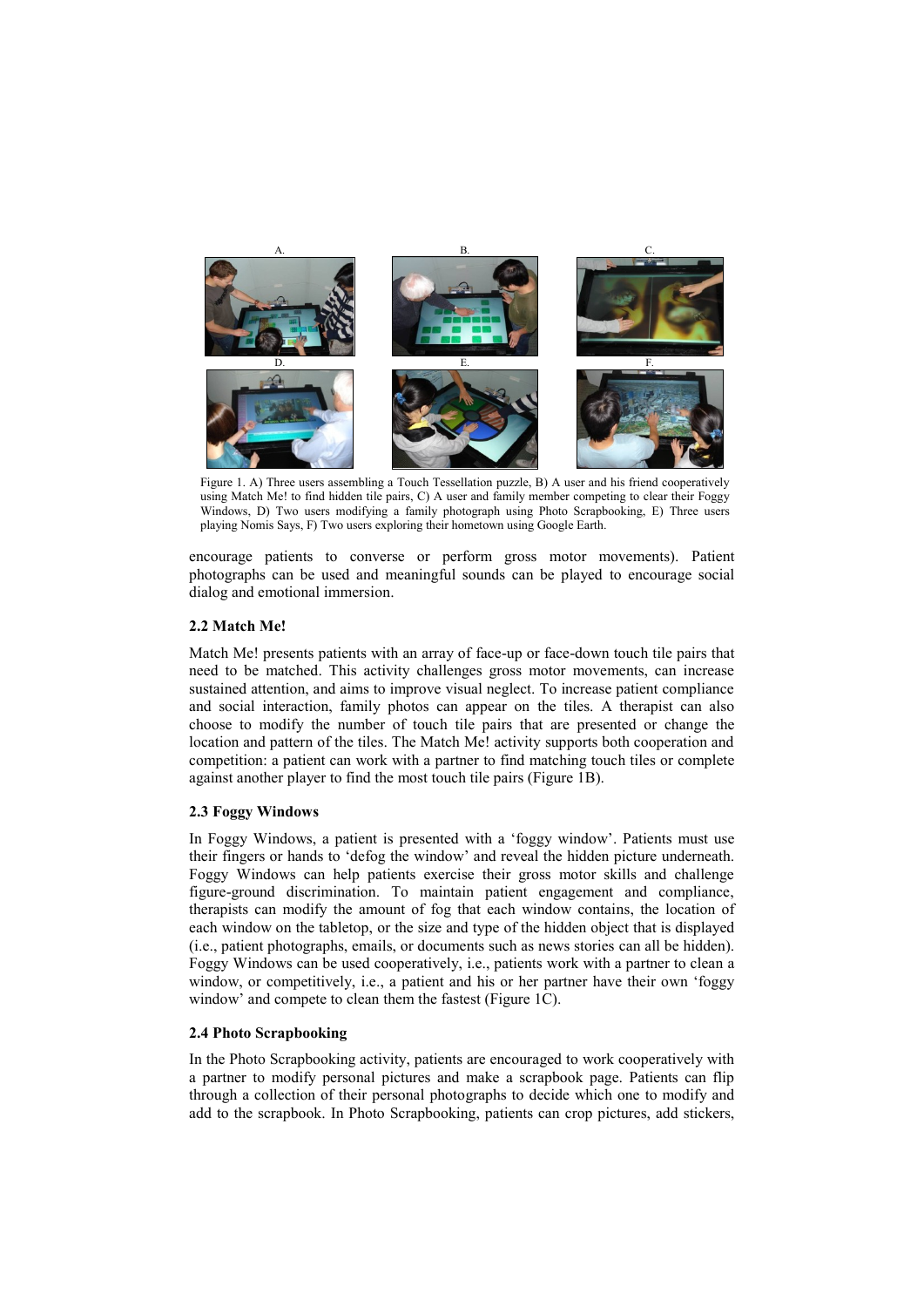paint, annotate, or alter picture attributes such as brightness or contrast (Figure 1D). Once a picture has been modified, it can be added to a scrapbook page, which can be saved, printed, or emailed to others. Photo Scrapbooking is an ideal collaborative activity because photographs naturally encourage emotional reactions and storytelling, and activate long-term memory. The editing of photos also challenges patients to exercise their fine and gross motor skills.

# **2.5 Nomis Says**

Nomis Says is a virtual implementation of the classic  $Simon^{TM}$  game. In Nomis Says, a therapist can modify the number of coloured quadrants that appear, change the size and location of each coloured quadrant, or change the number of times a patient can try to repeat a light-up sequence if they have made an error. Players can take turns repeating the light-up sequences, or players can be responsible for one or two quadrants and touch them at the appropriate time (Figure 1E). Nomis Says provides many cognitive and motor challenges to patients (e.g., sequencing, divided attention, immediate recall, gross motor skills, and dexterity).

# **2.6 Third party application support**

We have added a keyboard and mouse emulation extension to the AIR Touch system to support the use of third party applications. Interaction with Google Earth, for example, encourages patients to use their hands or fingers to navigate to places they have travelled to before or walk around their old neighbourhood (Figure 1F). Third party support also allows patients to play games with their family members, such as chess or checkers, browse the internet, or send emails using a virtual keyboard. This support allows patients to continue to stay connected to the outside world and practice skills that could be valuable once they finish their rehabilitation program.

## **3. Rehabilitation-Based Design Recommendations**

During our iterative design and implementation cycle, we consulted with a number of practicing occupational therapists. Discussions with these experts produced a number of guidelines that have influenced the design of our rehabilitation-centric activities and should be beneficial for others working in the area.

- Including positive, salient elements in multi-user activities can help patients to become "**emotionally immersed**". This immersion allows patients to temporarily forget the pain or cognitive deficits they may have and instead focus on the activity at hand. If a patient is working on an activity that has a picture of a loved one, they are likely motivated to put in more effort and spend more time performing the activity.
- Encouraging **communication** during multi-user activities enables patient/therapist trust to increase, encourages patients to share their feelings and difficulties with their caregivers, and creates bonds with other patients over shared life or rehabilitative experiences.
- **Cooperation** is beneficial for rehabilitation because it provides patients with motivation from others who are in similar situations (i.e., fellow patients). Using